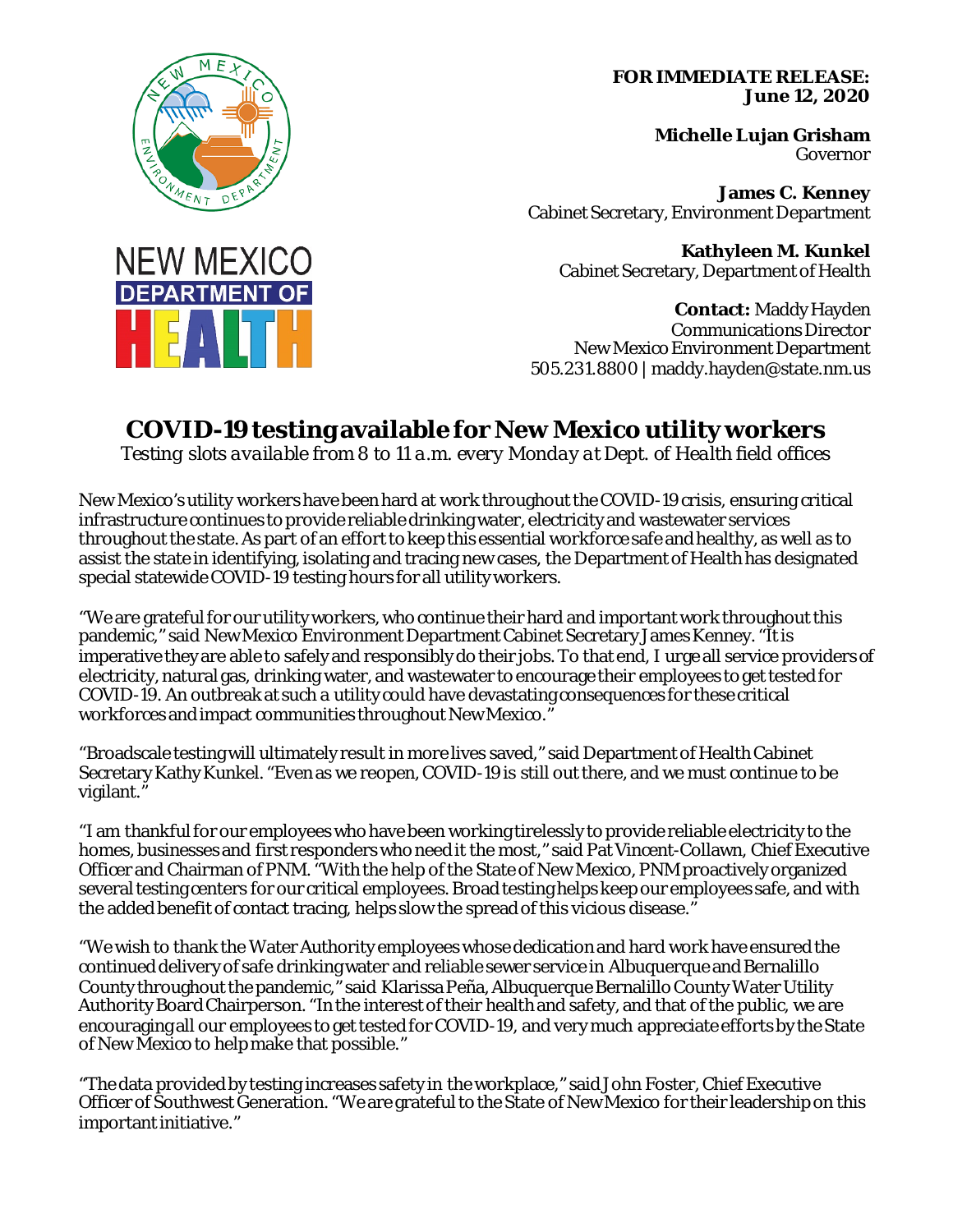Many people who are infected with coronavirus may not experience any symptoms while still having the potential to pass the virus onto others, making largescale testing incredibly important in preventing its spread – and keeping New Mexico on a path toward reopening the economy.

If proactive testing identifies a positive case, the New Mexico Environment Department and Department of Health will contact the employer about the appropriate next steps to take to prevent the spread of the virus, including disinfection and follow-up testing. Proactive testing can minimize disruption to operations.

Testing will be available from 8 to 11 a.m. every Monday, beginning June 15, at the locations listed. Testing is free, but those who have insurance should bring their card with them. Appointments are required and must be scheduled by noon the preceding Friday by calling a local public health office.

## ###

NMED does not discriminate on the basis of race, color, national origin, disability, age or sex in the administration of its programs or activities, as required by applicable laws and regulations. NMED is responsible for coordination of compliance efforts and receipt of inquiries concerning nondiscrimination requirements implemented by 40 C.F.R. Parts 5 and 7, including Title VI of the Civil Rights Act of 1964, as amended; Section 504 of the Rehabilitation Act of 1973; the Age Discrimination Act of 1975, Title IX of the Education Amendments of 1972, and Section 13 of the Federal Water Pollution Control Act Amendments of 1972. If you have any questions about this notice or any of NMED's non-discrimination programs, policies or procedures, you may contact:

Kristine Yurdin, Non-Discrimination Coordinator | NMED |1190 St. Francis Dr., Suite N4050 | P.O. Box 5469 | Santa Fe, NM 87502 (505) 827-2855 o[r nd.coordinator@state.nm.us](mailto:nd.coordinator@state.nm.us)

If you believe that you have been discriminated against with respect to a NMED program or activity, you may contact the Non-Discrimination Coordinator.